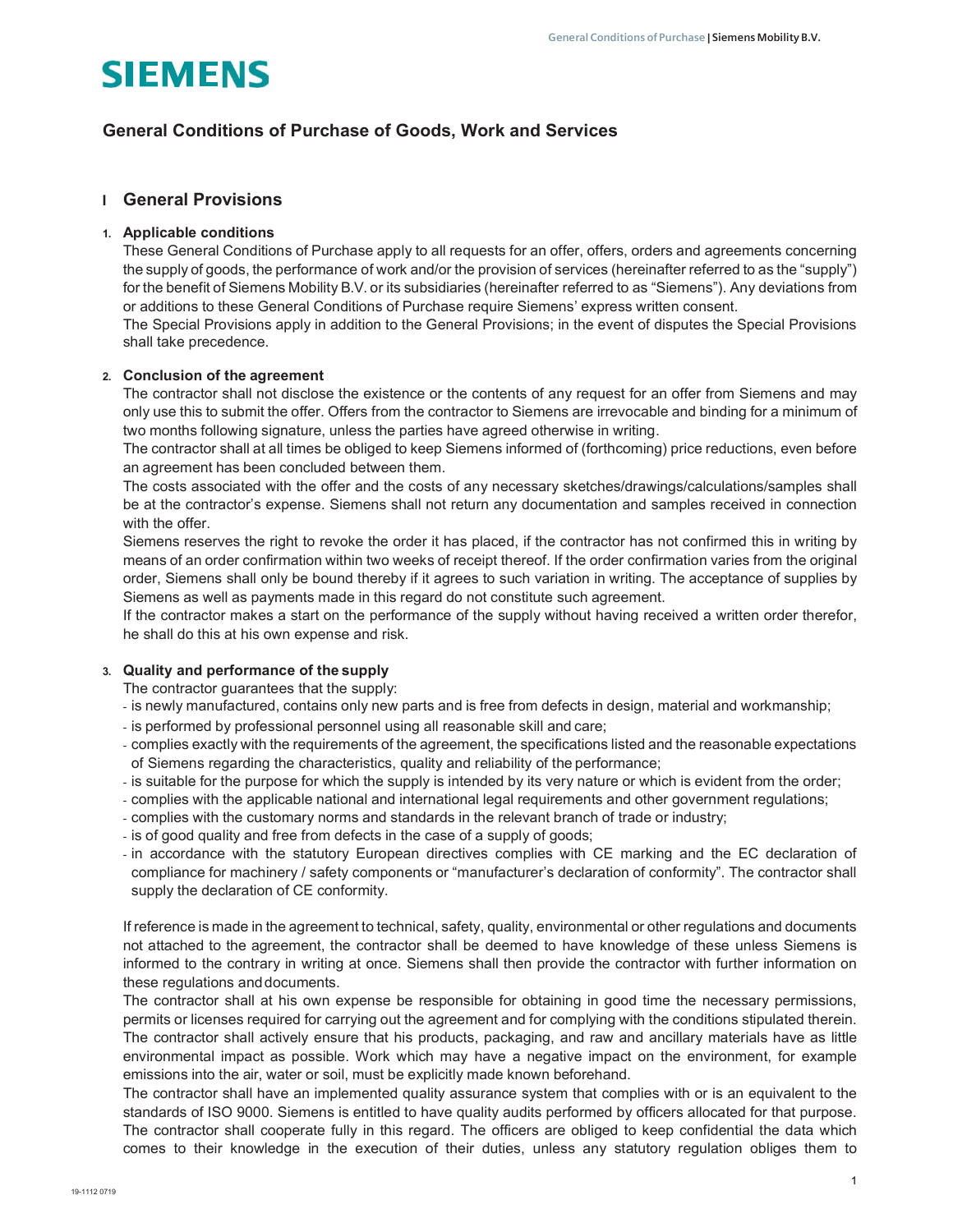notification, or the necessity of notification ensues from their duties. The costs of performing quality audits shall be at the expense of Siemens.

## 4. Contract variations; increase or decrease of the scope of supply

Siemens shall be entitled to amend the contents and scope of the supply, even if this results in an increase or decrease in the scope of supply. If the contractor is of the opinion that the amendment has an effect on the agreed price or delivery period, Siemens shall be informed of this immediately in writing, and in the event of additional work, issue a written quotation with regards to the price and period involved, as well as the effect this additional work will have on the other work to be performed by the contractor. Amendment of the price or delivery period shall be effected on the basis of the unit prices and tariffs set out in the contract, or on the basis of reasonableness and the standards and assumptions on which the agreement is based.

The contractor shall not perform additional work before Siemens has issued written instructions to that effect. The lack of agreement on the amendment of price or deadline shall not entitle the contractor to postpone the performance of the amendment. Additional work the contractor should have or could have anticipated, or which is considered to be the result of a shortcoming on the contractor's part, shall not be considered additional work.

## 5. Quality inspection

Siemens shall have the right to arrange for inspection of the quality of the supply during or prior to the delivery thereof by staff appointed for this purpose, wherever the performance takes place. The contractor shall cooperate fully in this regard. The contractor shall not derive any rights from the results of an interim inspection.

If following the inspection Siemens concludes that the quality of the supply does not or according to its expectations will not comply with the agreement, Siemens shall give the contractor a written notice of rejection. In this case the contractor shall be obliged to take at short notice all measures which are necessary to comply with the agreement in full. Failing this, Siemens shall be entitled, without prejudice to any other rights it may have, to itself take all measures which it deems necessary, including having the work performed by third parties at the contractor's expense. In this case the contractor shall provide Siemens and these third parties with all cooperation requested. The costs of any necessary second inspection shall be borne by the contractor. If the safety of people, property or other urgent circumstances require this, Siemens shall be entitled to repair damage and defects immediately at the contractor's expense, without prior notification thereof to the contractor, unless the contractor can demonstrate that he cannot be blamed for the damage and defects. Thereafter the contractor shall be notified without delay by Siemens.

## 6. Resources, ownership and right of retention

Models, stamps, molds, templates, dies, calibers, drawings and the like procured or manufactured by the contractor in aid of the supply, shall be deemed to have been made available to the contractor by Siemens at the moment that these articles are delivered to the contractor or have been manufactured by it. If Siemens makes items available or is considered to have made items available to the contractor in aid of the supply, these shall remain or become the property of Siemens and the contractor shall be obliged to retain these items, clearly marked as Siemens' property, and to make a declaration of ownership available to Siemens if requested to do so. Items created by amalgamation, confusion or otherwise, become Siemens' property at the moment of their creation. The contractor shall be deemed to have created the items for Siemens and shall retain these new items as Siemens property and make a declaration of ownership available to Siemens if requested to do so.

The ownership of other items shall pass to Siemens at the moment of delivery.

The contractor shall never be entitled to exercise a right of retention over items or documents which are in his possession by virtue of the agreement, and for this reason to refuse surrender thereof.

## 7. Delivery dates

The agreed delivery date(s) or period(s) shall be firm and binding and shall apply to the entire delivery, including the relevant drawings or other documents pertaining thereto. Should circumstances arise whereby the deadline for an agreed delivery date(s) or period(s) is expected to be exceeded, the contractor shall inform Siemens hereof without delay, and shall state the reason for this and the consequences thereof.

If the contractor exceeds any agreed delivery date(s) or period(s), Siemens shall be entitled to impose a penalty of 1% of the price of the supply without prior notice of default to the contractor, for each calendar week or part thereof exceeded, up to a maximum of 10%, and this shall be claimable immediately on the date the penalty is imposed. Imposition, recovery or settlement of this penalty shall not affect Siemens' right to performance, compensation and termination of the agreement.

## 8. Delivery

Delivery shall take place "DAP: "Delivery at Place" (carriage paid), in accordance with the version of Incoterms applicable at the time of ordering, unless specified otherwise in these General Conditions of Purchase or order.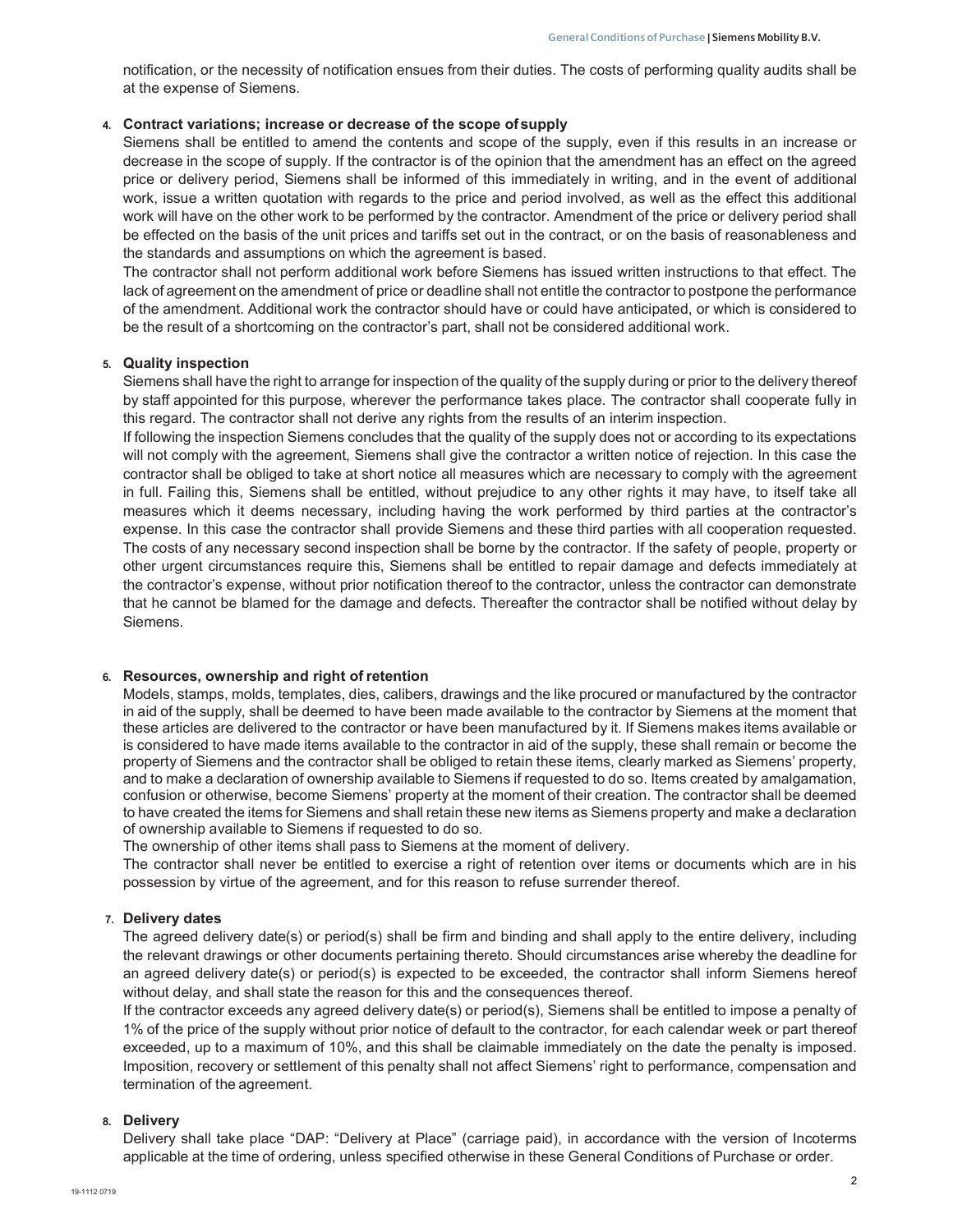Partial deliveries shall not be permitted without the written consent of Siemens.

In the case of delivery or hazardous or environmentally damaging goods the following shall apply. If the contractor supplies products for which statutorily prescribed restrictions on substances and/or information requirements (e.g. REACH, RoHS) apply, the contractor shall declare such materials at the latest on the first delivery date of the products in the BOMcheck online database (www.BOMcheck.net) or in a reasonable format made available by the contractor. This shall apply exclusively in respect of laws that are applicable at the official place of establishment of the contractor or principal or at the relevant place of delivery requested by the principal.

#### 9. Packaging and dispatch

The contractor shall package the deliveries as economically, safely and carefully as possible and in such a manner that the shipment can be handled during transportation and offloading. The contractor shall ensure that the delivery arrives at the destination in good order. Shipments on pallets shall take place on euro format pallets (so-called Europallets). Neutral packaging materials without printing are to be used as far as possible to encourage reuse of packaging materials. Packaging materials shall be suitable for reuse or recycling. Special packaging that has to be returned to the contractor shall be marked as such. The packaging, shipping, storage and processing of the delivery must comply with the prevailing legislation and regulations concerning safety, the environment and working conditions. If safety information sheets exist for a delivery or the packaging, the contractor must always supply these sheets direct (at the same time).

The contractor shall mark the shipment with Siemens' order reference number and the number of packages, as well as with the correct NAW details of the delivery address. The outside of the packages shall have a packing list attached with the contents of the shipment listed. Siemens may reject deliveries that do not comply with these requirements.

#### 10. Transfer of risk.

The risk for the goods remains with the contractor until they arrive at the agreed place of delivery and have been accepted in writing by Siemens by a person duly authorized to do so, with his or her name stated.

## 11. Warranty

If within the warranty period the supply is found to be non-compliant with the stipulations in section 3 of these General Conditions of Purchase, the contractor shall, for its own account, replace, repair or re-execute the supply at Siemens' discretion when first requested to do so within two weeks, without prejudice to Siemens' other legal rights or remedies. If the contractor continues to default on his warranty obligations, Siemens has the right to proceed to replace, repair or re-execute the order at the contractor's expense, with or without help from third parties. Siemens shall notify the contractor of the exercise of this right in advance where possible. If the parties have not agreed a warranty period, the warranty period shall be 24 months after the date of supply.

For goods which are intended to be incorporated in installations or systems the warranty period shall not start until the time the installations or systems are delivered, provided always that the warranty period ends no later than 30 months after the date of delivery of the goods. The warranty period shall be extended by the period during which the supply has not complied with section 3 of these General Conditions of Purchase. A warranty period identical to the original shall apply afresh to replaced, repaired or re-executed parts of a supply.

#### 12. Price, invoicing and payment

Unless agreed otherwise in writing, the agreed price is fixed in euros, exclusive of VAT and inclusive of all costs and charges which are necessary in order to perform the supply.

Invoices shall be submitted bearing the number of the purchase order, as per the purchase order or order placed, and itemized stating the item number(s). Siemens shall be entitled to suspend payment for as long as these details remain outstanding. Duplicates of an invoice shall be identified as such. Siemens shall make payment within 60 days after acceptance of the supply and after having been correctly invoiced. Payment does not imply in any respect whatsoever a waiver of any right to performance of the order. Siemens is entitled to set off its debts to the contractor against claims it may have against him by means of a setoff note. Siemens may request a deposit or bank guarantee at the contractor's own expense before it performs the supply or if partial or total payment in advance takes place.

#### 13. Liability

The contractor shall be liable for all damages suffered by Siemens due to any failure attributable to the contractor to comply with the agreement or due to infringement of any other contractual or non-contractual obligation or duty. The contractor shall indemnify Siemens against any claims by third parties for damages in that respect.

The contractor's liability shall be limited to an amount of EUR 1,500,000 or, if this amount is higher, the order value, for each event resulting in damage, except in the case of personal injury or damage caused by intent or gross negligence.

The contractor shall in this respect fully insure and keep insured his liability under the law and/or agreement in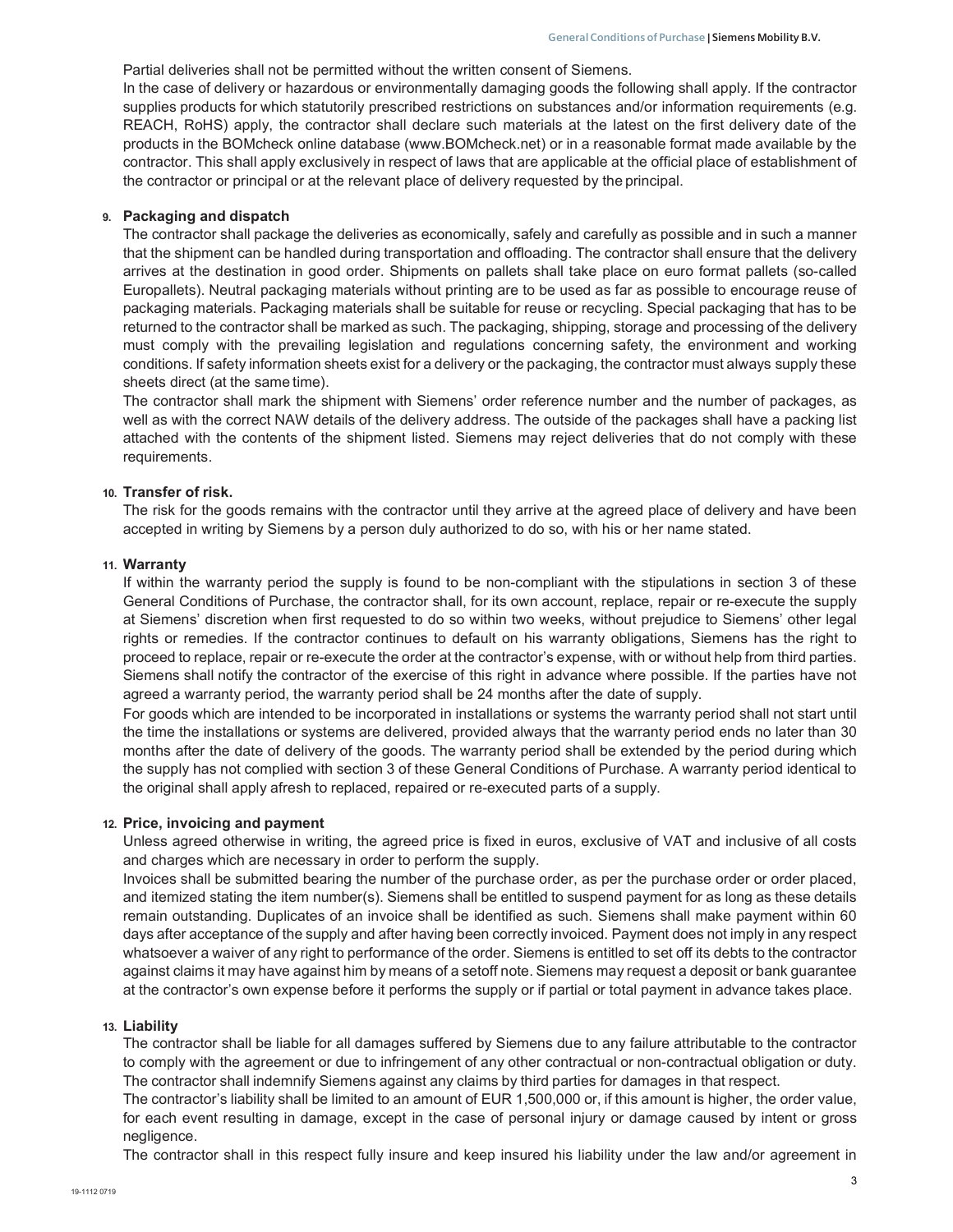respect of Siemens and furthermore shall insure and keep insured all risks in his business operations which can be insured on standard terms. The contractor shall at Siemens' request immediately provide (a certified copy of) the policies and evidence of payment of the premium. The contractor hereby assigns to Siemens in advance all claims to payment of insurance proceeds, where these relate to damage for which the contractor is liable toward Siemens.

## 14. Dissolution

Siemens shall have the right to completely or partially terminate the agreement without further notice of default by means of written notice to that effect without prejudicing its other legal rights and remedies, in the event that:

- the contractor defaults on one or more of the obligations as contained in the agreement;
- the contractor is declared bankrupt, has requested suspension of payment, his business has been shut down or liquidated, a substantial part of his assets have been attached, or his business has been transferred to third parties; - the delivery is rejected after inspection or re-inspection.

In the event of termination of the agreement the risk of the items or work already delivered remains with the contractor. The items or work shall then be at the contractor's disposal and they are to be collected or removed by the contractor.

The contractor shall refund any payments already made by Siemens in this respect immediately.

# 15. Non-disclosure and information obligations

The contractor shall provide Siemens with all information pertaining to the supply insofar as it could be of importance to Siemens.

The contractor shall not disclose any information which he receives from Siemens in connection with the agreement, for example in the form of drawings, images, diagrams, drafts, calculations, work methods, descriptions, software or accompanying documentation. The contractor shall not reproduce, copy, make available or disclose to a third party, or use the above-mentioned information carriers in any way other than for the performance to be provided. If no agreement has been concluded or if the agreement has been performed, the contractor shall at the first request from Siemens return the information media and any copies thereof at once to Siemens.

The contractor shall not reveal confidential information relating to the supply to his own employees not involved with the supply or to third parties, unless Siemens has agreed to this in writing beforehand. The contractor shall not be entitled to use the Siemens name and/or logo in advertisements and other commercial publications without prior written permission from Siemens.

## 16. Intellectual property rights; licenses

If intellectual property rights apply to the supply or accompanying documentation, Siemens shall be entitled to the right of use thereof free of charge by means of a non-exclusive, worldwide and perpetual license. All intellectual property rights that result from the performance of the supply by the contractor, his employees or third parties involved by the contractor for performance of the agreement, shall already be transferred to Siemens at the moment at which they arise. Where this transfer in advance lacks legal effect, the contractor shall be obliged to take all (legal) actions necessary to effect the above-mentioned transfer when first requested to do so by Siemens. The contractor shall not be entitled to make available the results of the supply in any way to third parties or to inform third parties thereof, without written permission from Siemens.

The contractor hereby waives any moral rights due to him as referred to in the Copyright Act, including any paternity rights, where the law permits this. The contractor guarantees that the supply does not infringe any intellectual property rights of third parties. The contractor indemnifies Siemens against any (alleged) claims by third parties in this regard and shall reimburse Siemens for any damages suffered as a result thereof.

## 17. Cybersecurity

Supplier shall take appropriate organizational and technical measures to ensure the confidentiality, authenticity, integrity and availability of Supplier Operations as well as products and services. These measures shall be consistent with good industry practice and shall include an appropriate information security management system consistent with standards such as ISO/IEC 27001 or IEC 62443 (to the extent applicable).

"Supplier Operations" means all assets, processes and systems (including information systems), data (including Siemens' data), personnel, and sites, used or processed by Supplier from time to time in the performance of this Agreement.

Should products or services contain software, firmware, or chipsets:

- Supplier shall implement appropriate standards, processes and methods to prevent, identify, evaluate and repair any vulnerabilities, malicious code, and security incidents in products and services which shall be consistent with good industry practice and standards such as ISO/IEC 27001 or IEC 62443 (to the extent applicable);
- Supplier shall continue to support and provide services to repair, update, upgrade and maintain products and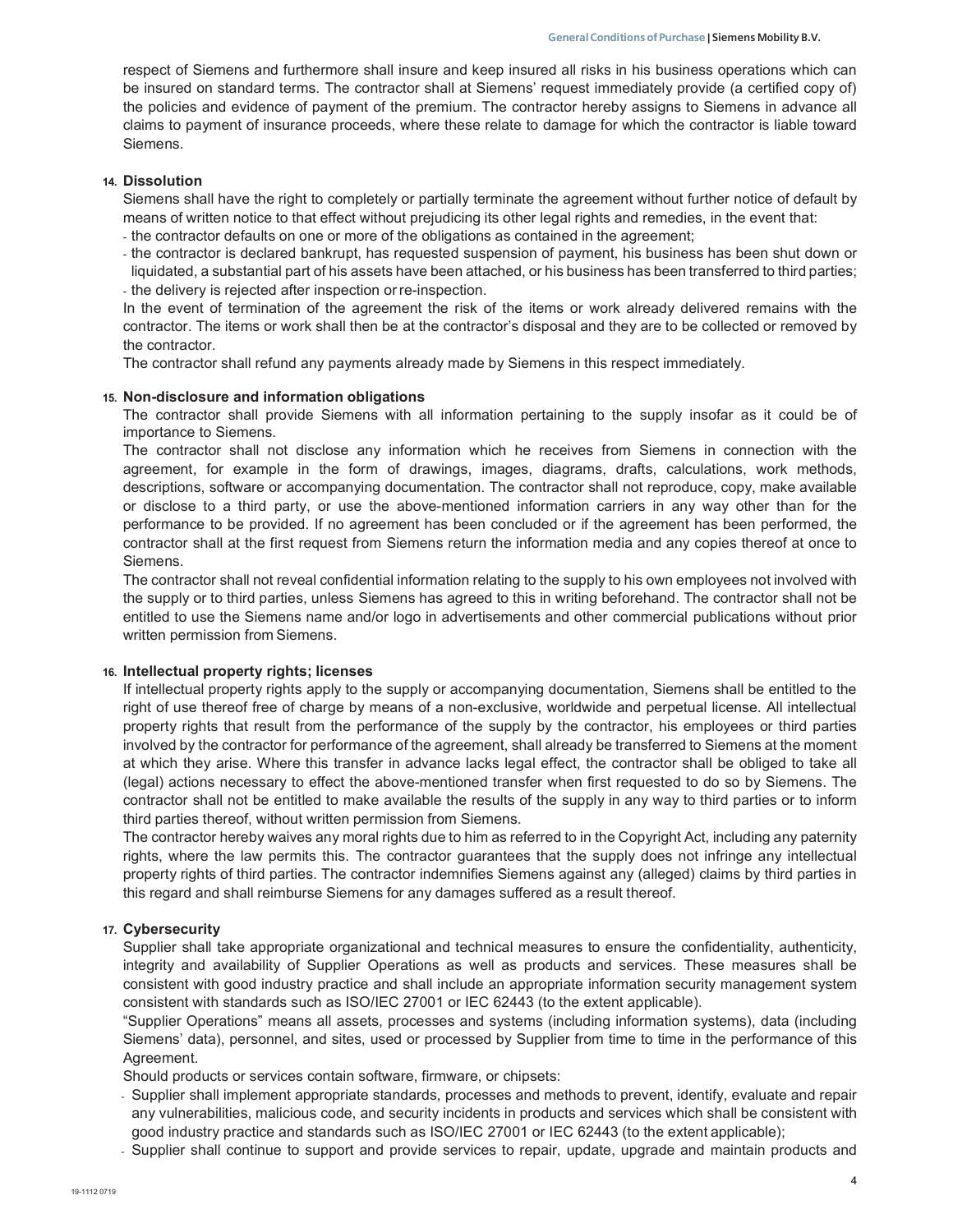services including the provision of patches to Siemens remedying vulnerabilities for the reasonable lifetime of the products and services;

- Supplier shall provide to Siemens a bill of materials identifying all third-party software components contained in the products. Third-party software shall be up-to-date at the time of delivery to Siemens;
- Supplier shall grant to Siemens the right, but Siemens shall not be obliged, to test or have tested products for malicious code and vulnerabilities at any time, and shall adequately support Siemens;
- Supplier shall provide Siemens a contact for all information security related issues (available during business hours).

Supplier shall promptly report to Siemens all relevant information security incidents occurred or suspected and vulnerabilities discovered in any Supplier Operations, services and products, if and to the extent Siemens is or is likely to be materially affected.

Supplier shall take appropriate measures to achieve that its subcontractors and suppliers shall, within a reasonable time, be bound by obligations similar to the provisions of this section.

Upon Siemens' request, Supplier shall provide written evidence of its compliance with this section including generally accepted audit reports (e.g., SSAE-16 SOC 2 Type II).

## 18. Open Source Software

The Supplier shall inform Siemens – at the latest at the time the order is confirmed – whether the products and services to be delivered contain open source components.

In the context of this provision "open source components" means any software, hardware or other information that is provided royalty-free by the respective licensor to any user on the basis of a license with the right to modify and/or to distribute (e.g. GNU General Public License (GPL), the GNU Lesser GPL (LGPL), or the MIT License). Should the products and services delivered by the Supplier contain open source components, the Supplier shall comply with all applicable open source license terms and shall grant all those rights to Siemens and provide all information which Siemens needs in order to comply himself with the applicable license terms. In particular, the Supplier must deliver to Siemens promptly after the order is confirmed the following:

- a schedule of all open source components used, indicating the relevant license, its version and including a copy of the complete text of such license and including a reference to copyright and/or authorship. Such schedule must have an understandable structure and contain a table of contents;
- the complete source code of the relevant open source software, including scripts and information regarding its generating environment insofar as the applicable open source conditions require this.

The Supplier shall, by the time of order confirmation at the latest, inform Siemens in writing whether any open source licenses used by the Supplier might be subject to a "Copyleft Effect" which could affect the products of Siemens. In the context of this provision, "Copyleft Effect" means that the provisions of the open source license require that certain of the Supplier's products, as well as any products derived from such products, may only be redistributed in accordance with the terms of the open source license, e.g. only if the source code is disclosed. In case any open source licenses used by the Supplier are subject to a "Copyleft Effect" as defined above, then Siemens is entitled to cancel the order within two weeks of receipt of this information.

## 19. Code of Conduct for Siemens Suppliers,  $CO<sub>2</sub>$  emissions, Rules of Conduct for Contractors

The contractor must be familiar with the "Code of Conduct for Siemens Suppliers" (relating to his responsibility for people and the environment) and endorse it.

Immediately on Siemens' request the contractor shall supply, as soon as possible, a  $CO<sub>2</sub>$  emission inventory of its company. This inventory shall be in accordance with the ISO 14064-1 protocol or the GHG protocol. The  $CO<sub>2</sub>$ emission inventory shall come with a verification statement by a verifying body that is accredited in accordance with ISO 14065 or by the Accreditation Council under the European emission trading scheme. This statement by the verifying body as a minimum must comply with the requirements as stipulated in ISO 14064-3 under 'validation and verification statement'.

In buildings and on premises belonging to Siemens, the Siemens "Rules of Conduct for Contractors" relating to safety, the environment and working conditions shall apply there.

#### 20. Transfer of rights and obligations; subcontracting

The contractor shall not subcontract the supply or parts thereof to third parties, nor transfer his rights and obligations arising from the agreement in whole or in part to third parties without prior written permission from Siemens.

## 21. Export control and international trade

For all Products to be delivered and Services to be provided according to this Agreement Supplier shall comply with all applicable export control, customs and foreign trade regulations ("Foreign Trade Regulations") and shall obtain all necessary export licenses, unless Siemens or any party other than Supplier is required to apply for the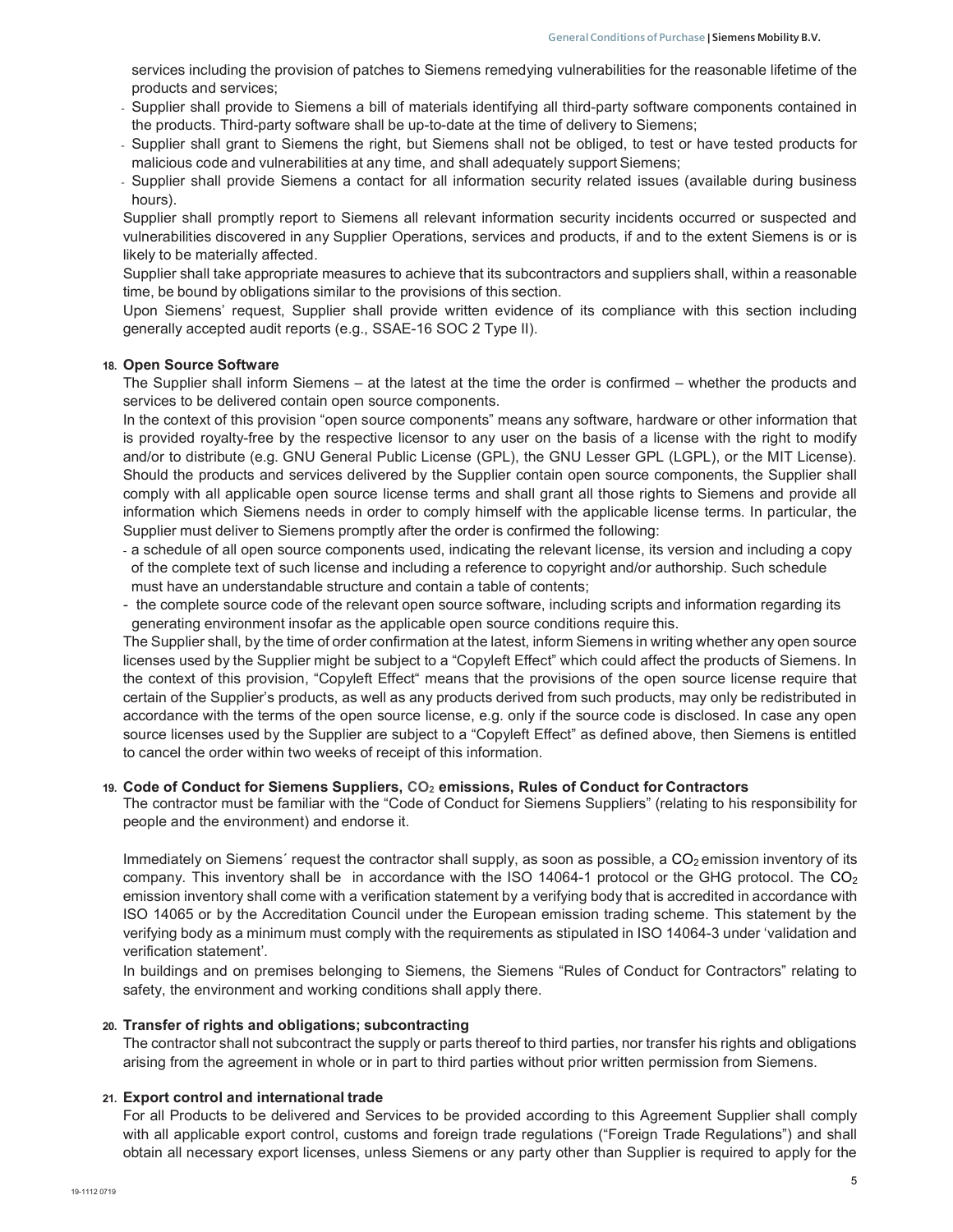export licenses pursuant to the applicable Foreign Trade Regulations.

Supplier shall advise Siemens in writing as early as possible but not later than 8 weeks prior to the Delivery Date of any information and data required by Siemens to comply with all Foreign Trade Regulations for the Products and Services applicable in the countries of export and import as well as re- export in case of resale. In any case Supplier shall provide Siemens for each Product and Service:

- the "Export Control Classification Number" according to the U.S. Commerce Control List (ECCN) if the Product is subject to the U.S. Export Administration Regulations;
- the classification according to the European Foreign Trade Regulations nr. 428/2009, if the goods are strategic;
- the statistical commodity code according to the current commodity classification for foreign trade statistics and the HS (Harmonized System) coding;
- the country of origin (non-preferential origin);
- upon request of Siemens: Supplier's declaration for preferential origin (in case of European suppliers) or preferential certificates (in case of non- European suppliers) ("Export Control and Foreign Trade Data").

In case of any alterations to origin and/or characteristics of the Products and Services and/or to the applicable Foreign Trade Regulations Supplier shall update the Export Control and Foreign Trade Data as early as possible but not later than 8 weeks prior to the Delivery Date. Supplier shall be liable for any expenses and/or damage incurred by Siemens due to the lack of or inaccuracy of said Export Control and Foreign Trade Data.

#### 22. Premature termination

Siemens shall be authorized to terminate the agreement prematurely at any time, in return for payment of that part of the supply that has been performed in accordance with the agreement, along with all demonstrable additional costs that the contractor has had to incur as a result of the termination.

## 23. Applicable law, disputes

Dutch law, with the exception of the Vienna Sales Convention (CISG), shall govern agreements between Siemens and the contractor. The competent court in The Hague shall have sole jurisdiction over all disputes between Siemens and the contractor.

# II Special Provisions for the Works of Goods and Services

## 1. Obligation to warn

The contractor shall warn Siemens in writing without delay if he discovers errors, omissions, contradictions or lack of clarity in the order, including the specifications, drawings, calculations, plans and performance conditions of Siemens or its principal.

## 2. Subcontracting, Health and Safety Plan

If the contractor performs the agreement on a subcontracted basis, he shall not submit (price) quotations direct to Siemens' principal for amendments to the work which this principal has instructed Siemens to perform.

Any advice and comments by Siemens, regardless of their nature, do not dismiss the subcontractor of its responsibilities for drawing up a complete and correct Health and Safety Plan, including all corresponding annexes, in accordance with Siemens' requirements and the applicable laws and regulations. Siemens explicitly does not accept liability for loss caused by non-compliance with these requirements and/or applicable laws and regulations. The subcontractor indemnifies Siemens for all loss and costs of third parties arising in the execution of the work, which must be understood to include loss and costs that arise because the Health and Safety Plan, including all corresponding annexes, does not comply with Siemens' requirements or the applicable laws and regulations. Third parties are also understood to include the employees of the subcontractor and (employees of) parties engaged by the subcontractor.

#### 3. Supervision and quality of employees

The contractor shall be responsible for the day-to-day management and the supervision of the performance of the work. The contractor shall be responsible for deploying employees who are satisfactory as regards training, expertise and experience. The contractor shall not replace these employees without prior written permission from Siemens, which shall not be withheld without good reason.

The contractor shall replace one or more of his employees immediately if Siemens requests this of him on reasonable grounds, for example because in the opinion of Siemens the employees are not suited to their task or are acting in conflict with the obligations of the agreement.

Without prejudice to the provisions of section 11 below, the contractor must comply with the legal provisions for all personnel deployed on site. Siemens reserves the right to carry out checks on this point. The contractor must send Siemens, instantaneous, a written list of all employees who have been or will be deployed on site by him or by a third party engaged by him, in connection with said performance, including their last name, first names, address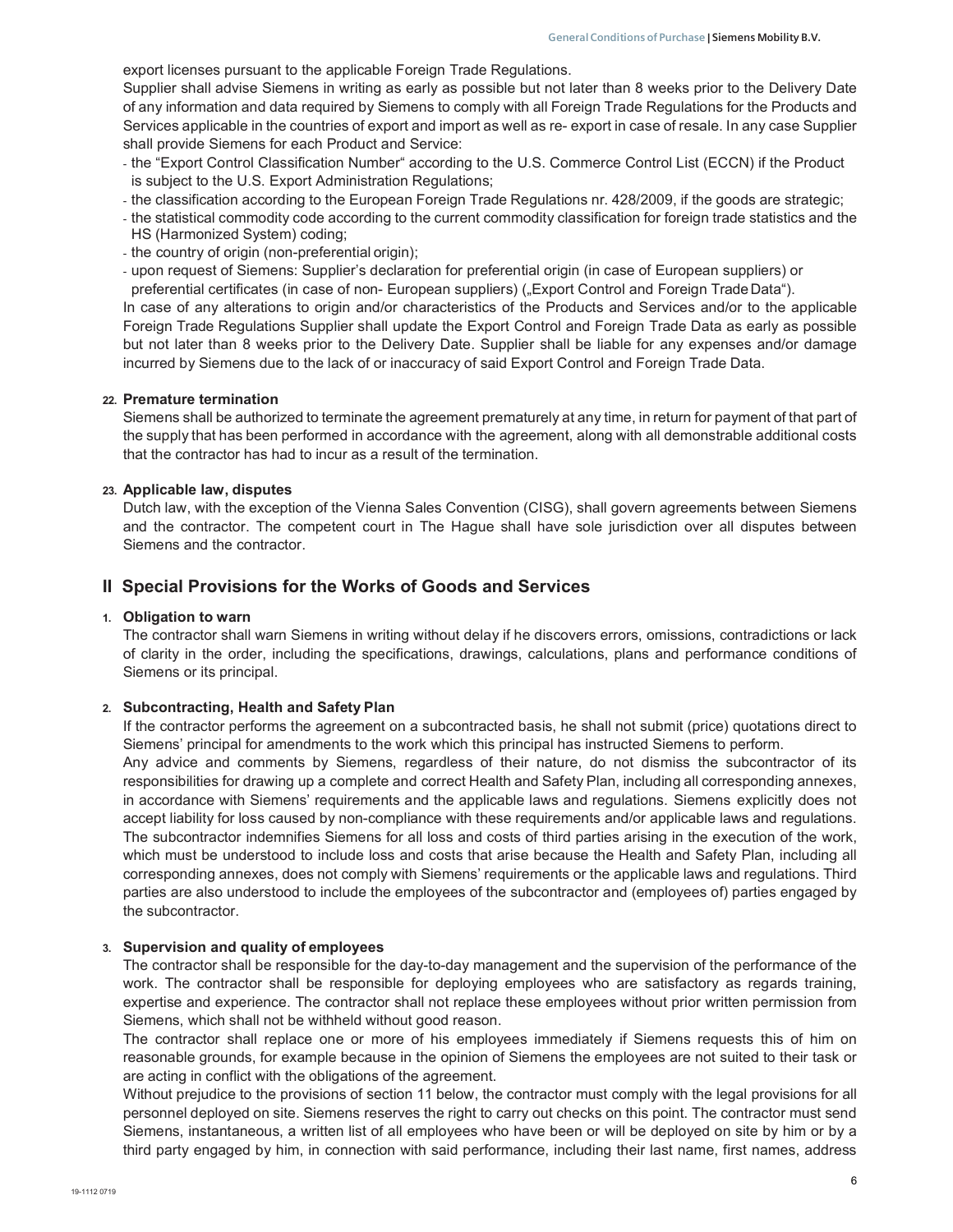and place of residence, date and place of birth and social security number, as well as, for all these employees, a copy of a document as referred to in Article 1 of the Compulsory Identification Act.

# 4. Deployment of manpower

The contractor shall not, without prior written permission from Siemens, make use of manpower put at his disposal ("seconded"). When deploying temporary manpower the contractor must on request demonstrate in writing that their identity has been established in accordance with the legal provisions, the required permits have been issued for the performance of the work, the training details have been checked and the requisite confidentiality declarations have been signed.

## 5. Working hours, rules of conduct, working conditions, safety and environment

Work in buildings and on premises of Siemens or its principal shall be carried out during the working hours prevailing there at that time. The contractor shall be responsible for the working conditions and safety on site. The contractor must comply with all applicable government regulations and locally applicable regulations concerning working conditions, safety and the environment, including the Siemens "Rules of Conduct for Contractors".

# 6. Working conditions (health and safety)

The contractor must comply with all statutory provisions in the area of health and safety and do his utmost to

- minimize, and if possible eliminate dangers to the health and safety of the staff employed by the contractor or its direct subcontractors (hereinafter referred to as "Staff") in the performance of the supply;
- ensure that nobody who is present on the work site, including Staff, Siemens staff and visitors, incurs any physical injury.
- Before the start of the performances, the contractor must provide Siemens with a risk analysis in writing, which
- analyzes all potential dangers to the health and safety of the Staff and Siemens staff ensuing from the performances;
- determines measures to minimize, and if possible eliminate, such dangers.
- The contractor shall ensure that the Staff:
- is competent to execute the performance on the grounds of training and/or experience (and on request the contractor shall submit written evidence of such experience and training);
- takes part in work-site-specific training organized by Siemens and receives suitable personal protective equipment from the contractor before starting to execute the performance on the work site; and that
- the personal protective equipment is used in the proper manner and that such equipment is always in good working order.

Siemens reserves the right to, as it sees fit, deny Staff access to the work site and/or suspend the performance of the supply on health or safety grounds, without any liability for loss and costs on its part.

The contractor shall designate as its representative for health, safety and the environment (hereinafter referred to as 'the contractor's EHS representative') a person competent for this purpose and shall ensure that the contractor's EHS representative takes part in the safety meeting, which Siemens periodically organizes.

The contractor shall check regularly if statutory and contractual health and safety provisions are complied with by doing safety rounds on the work site where the contractor´s performances are executed. The contractor shall invite Siemens to take part well in advance of the safety round. If the contractor discovers non-compliance of health and safety provisions, he shall effect compliance expeditiously and notify Siemens of the findings and status of corrective measures.

At Siemens' request the contractor shall give immediate access to all documents regarding health and safety relating to performance of the contractor's supply.

If an incident occurs related to the performance of the contractor's supply, resulting in:

- the death of a person;
- a serious personal injury of a person;
- an injury that makes a person unfit for work for one or more days;
- more than three workers having to go to hospital;
- the contractor becoming aware of an event or circumstance relating to the performance of the contractor's supply, which could cause an event stated above, the contractor must notify Siemens of this immediately.

In these cases the contractor must expeditiously do the following:

- perform a Root Cause Analysis of the incident;
- take suitable measures to rule out similar incidents in future;
- set terms for implementing the measures;

- provide Siemens with a written, sufficiently detailed report on the Root Cause, the measures to be taken and the terms set for these. The contractor shall cooperate with any additional investigation by Siemens.

If Siemens has drawn up a document regarding the environment, health and safety for the work site (hereinafter referred to as 'EHS Plan'), Siemens will forward a copy of the EHS Plan to the contractor. The contractor shall confirm the receipt of the EHS Plan in writing and observe the provisions stated herein. The same applies to updates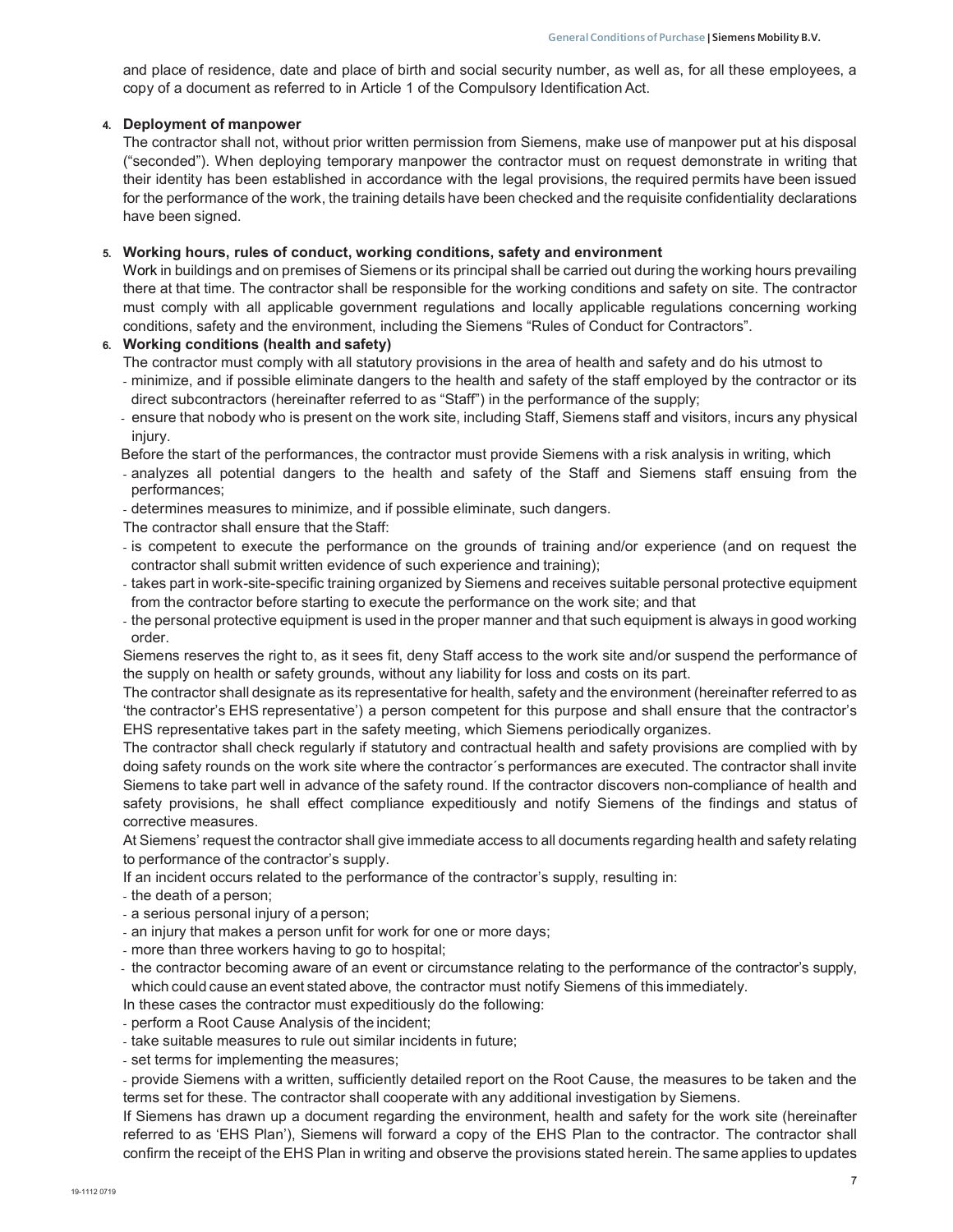of the EHS Plan, which Siemens may implement as it sees fit. The contractor shall ensure that its direct and indirect subcontractors, hired for the performance of the supply, observe the EHS Plan and its updates.

Without prejudice to any other rights to which Siemens is entitled, Siemens may, if the contractor substantially or repeatedly fails to comply with the statutory or contractual health and safety provisions, including the provisions of this section and the provisions of the EHS Plan, terminate the agreement without being liable in any way. The contractor shall, with the exclusion of other claims, also including claims for loss of profit and/or loss of overhead costs coverage, be entitled to compensation for all the work executed correctly in accordance with the agreement prior to the termination, based on the prices and rates stated in the agreement.

#### 7. Foreign Nationals (Employment) Act

The contractor shall supply the latest version of all applicable legislation and regulations (including, but not limited to, the Foreign Nationals (Employment) Act. The contractor shall also abide by all guidelines, rules on accident prevention and other provisions that apply for the project location.

The contractor shall ensure that the requisite residence and work permits and other prescribed permits for his staff working on site are available. This shall also include, where applicable, valid work permits under the Foreign Nationals (Employment) Act.

The contractor shall, without prejudice to the provisions of section 13 of the General Provisions, be liable to Siemens and shall indemnify Siemens in this respect for all possible damage (expressly also including penalties under private or public law) that result from or relate to infringement of the Foreign Nationals (Employment) Act and equivalent legislation thereto, regardless of whether this infringement is committed by the contractor or by a third party in a chain of parties of which the contractor forms part, for whom the contractor is liable under the law or these conditions, or in respect of whom the contractor could have been expected to exercise supervision. The contractor shall guarantee to Siemens in particular that he and the parties for whom he is liable under the law or these conditions or over whom he should have exercised supervision, comply with all (registration) obligations for foreign employees, as laid down inter alia in the Foreign Nationals (Employment) Act, in respect of his own staff as well as the seconded subcontractor(s). If penalties are imposed on Siemens – for example penalties under the Foreign Nationals (Employment) Act – because of unlawful actions or omission by the contractor, Siemens shall be entitled to recover these costs from the contractor. Siemens or a third party appointed by it shall be entitled to audit compliance with the Foreign Nationals (Employment) Act. The contractor states that he is willing to cooperate fully with any check or audit. The contractor shall also stipulate the right of auditing of third parties involved by him.

#### 8. Progress of the work

The contractor shall hand over to Siemens on request his program relating to the scheduling and the deployment of personnel for the work and notify Siemens as often and in the manner required by Siemens about the progress thereof. If the progress of the work is, in the opinion of Siemens, delayed such that it will not be completed on time, Siemens shall notify the contractor of this in writing. In this case the contractor shall be obliged to take all action, within two weeks, which in the opinion of Siemens is necessary to catch up with the backlog in the short term, including the deployment of extra personnel or equipment. Failing this, Siemens shall be entitled, without prejudice to any other rights it may have, to itself take all measures which it deems necessary, including having the work performed by third parties at the contractor's expense. In this case the contractor shall provide Siemens and these third parties with all cooperation requested.

#### 9. Suspension of activities

Siemens shall at all times be entitled to suspend the performance of the work until further notice. In this case the performance date shall be extended by the duration of the suspension and Siemens shall reimburse the contractor all reasonable expenses arising from the suspension, provided that the contractor must take all reasonable measures limit these costs as much as possible.

#### 10. Completion, acceptance and delivery

When the contractor has in his opinion completed the agreed work, he shall notify Siemens of this in writing. Unless stipulated otherwise in the agreement, the work shall be regarded as accepted and thereby delivered if Siemens has accepted this in writing or if, after prior written notice of default, it does not give notice in good time of either acceptance or rejection of the work. Minor defects which do not impede use shall not be a reason for rejection, without prejudice to the contractor's obligation to rectify these defects as quickly as possible.

#### 11. Wages and Salaries Tax and Social Security Contributions (Liability of Subcontractors) Act

The contractor shall comply with all obligations arising from the Wages and Salaries Tax and Social Security Contributions (Liability of Subcontractors) Act. The contractor shall keep records such that the actual wage costs can be established for each project. These wage costs shall be specified on the invoice. Siemens shall be authorized to pay a portion of the price in cases it shall determine, either via a frozen account, or direct into a special account of the Tax Office. This portion shall relate to the sum for which Siemens in its estimation is jointly and severally